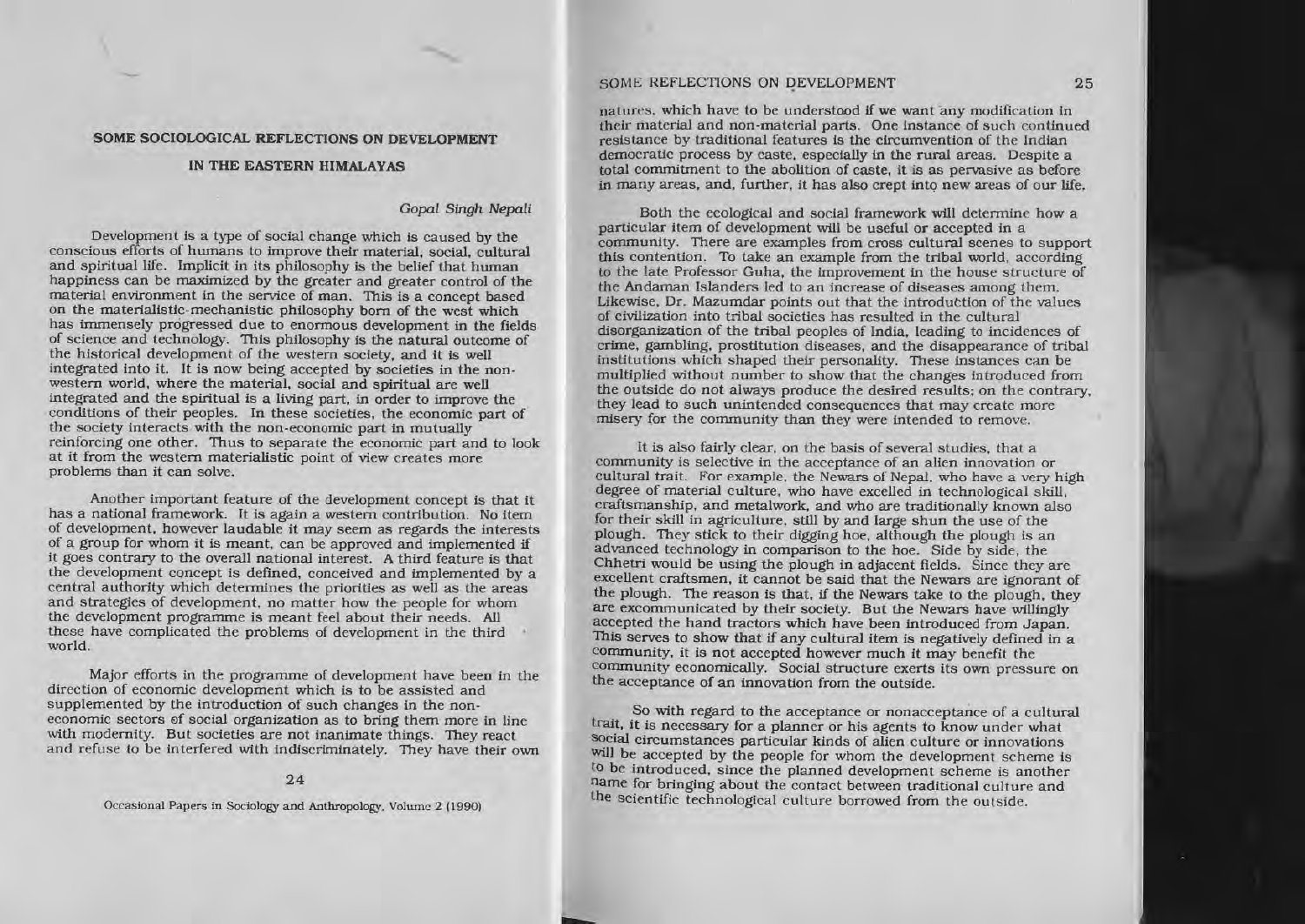It is therefore necessary to understand the nature of culture. The sociological-anthropological approach regards culture as an integrated whole in which the parts do not consist of a simple aggregate. They are interrelated and interdependent, forming a functional system, and the change in one part is reacted upon by the other parts and vice versa. It is because of this Integration into <sup>a</sup> system. that the existence and continuity of <sup>a</sup> society is sustained. Whenever the basic existence and continuity is threatened, the cultural system reacts and develops defense mechanisms. It Is this view that can explain why an innovation - be it a value, norm, behavior pattern or a material item - is not accepted by a community, however rational and beneficial it might appear.

But to say that culture is an integrated whole is not to say that its vartous parts are in perfect harmony. There are many stresses and strains resulting in changes in some parts or in some elements. But the tendency is towards reaching hannony which. however, never happens In the perfect sense of the term. There are internal causes of such <sup>a</sup> change such as changes in the demographic features of the population, innovation within the community, imperfect copying across generations. as well as between individuals with regard to their social behavior pattern. natural calamities. and clashes of class and group based interests. as Firth has pointed out. These are auto· genetic changes. Given <sup>a</sup> relatively integrated community. the imbalances created in the functional system of culture are manageable. since the adaptive changes changes take place in the other parts of the system.

The other factor of change is external, arising from conquest or contact with an alien culture. Here the situation is different. The impact of the forces of change is quick. continuous and pervasive. This is likely to disturb the internal balance. The status and role of the individuals may become confused, leading to a disorganization of the society.

In view of the above. problems of development of the Himalayan region may be better understood if we look at them from such an angle. The communities and tribes that live over these areas are more or less independent cultural wholes with the exception of the Nepalis who have developed the caste system. These communities and tribes have been living somewhat in Isolation from the mainstream of the Indian civilization on the one hand and from one another on the other. because of the difficult terrain and the absence of modern means of communication.

These communities and tribes are almost autonomous in their cultural life and are largely dependent on their natural environment for eking out their livelihood. With the exception of the Darjeeling hills, the density of population in the mid-eastern Himalaya is small.

# 26 GOPAL SINGH NEPALI SOME REFLECTIONS ON DEVELOPMENT 27

Moving higher and higher from the south to the north, it becomes yet smaller. Thus the density of the population per square kilometer is 45 in Slkkim. 24 in Bhutan. 6 in Arunachal Pradesh. while it is 214 in the Darjeeling hills (Census 1971). Such small concentrations of population that are confined to certain areas can hardly be amenable to modem development and to the kind of distribution of skills needed for the supply of manpower.

Another important feature which should not escape our eyes is that from the ethnic point of view these people are divided into a number of linguistic and cultural groups of endogamous nature. and separated from one another not only by geographical isolation but also by the rigidity of cultural traditions as is reflected in their respective social organizations. Broadly speaking, they occupy different altitudinal zones ranging between the alpine zone on the north and the tropical foothills in the Tarai. The higher mountainous regions are occupied by the Tibetans and the TIbetan-like peoples who either practice dry farming or combine It with pastoralism and trade with Tibet. The peoples of the middle zone (i.e., who live in the lower hills and the mountainous valleys) belong to Hindu communities or semi· Hinduized groups of Mongoloid origin. They practice irrigated cultivation, trade and animal husbandry. while those who live In the tropical or subtropical regions also live on wet cultivation and domestic trade. A basic feature of the entire region has been that the majority of the people depend upon agricultural and forest products. Because of the comparative absence of roads. marketable produce is unable to find easy outlets. At the same time, the domestic market is very much limited because of the small populations and low purchasing powers of the local people.

The environment of the hills has imposed its constraints on the people to which the communities have adjusted. Thus each culture group along with its social organization has adapted itself to the environment which. when looked at from the point of view of the mainstream culture of Hinduism, is a life of hard misery and material and economic poverty. The predominance of spirttual and magical institutions, as in the case of the people of Sikkim, Bhutan and Arunachal, is an anathema to the scientific, technologically oriented planners of the country.

And here lies the rub. To the people. these beliefs and practices play an important role in their social. political and economic life. How to meet these spiritual bases of the society, while introducing modem technology and rationality without doing damage to their existence is a fundamental issue. The property system. clan system. lineage system and economic system are all intertwined and interdependent with the religious system. So to replace their traditional economic institutions with modern ones would mean undermining the very existence of these hill peoples.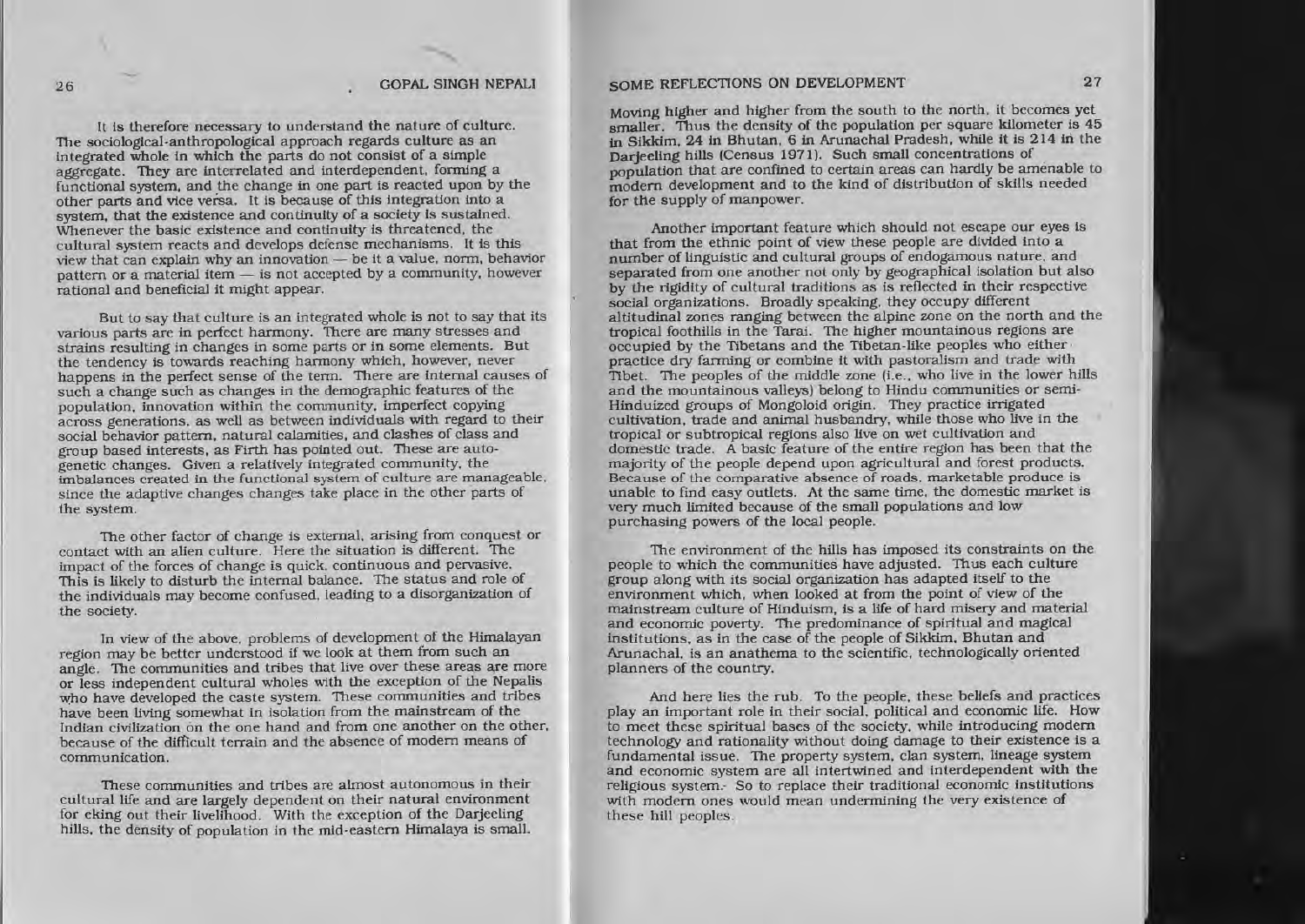## 28 GOPAL SINGH NEPALI

The manner that development leads to the imbalance in the local society can be found In the case of Slkkim. The people of the Nepali ethnic groups, being hard working and skillful cultivators, were imported into Sikkim to develop agriculture and trade in that country. But the cost is also great. Because of high fertility among the Nepali people and their continued in-migration, the Bhutia Lepcha population is on the way to becoming extinct, and their culture has been supplanted by the Nepali one. The rapid rise of the Nepali population and Sanskritization of the Lepchas, who live intermixed with the Nepali people in the southern part of the country, has led to a change to Nepali marriage customs and language. The political and economic Integration of Sikkim into the Indian republic has been entirely due to the Nepali ethnic groups as <sup>a</sup> majority community who voted for the merger of that country. Development creates such unintended consequences which have 10 be foreseen from the beginning.

In Bhutan also, the population dynamics of the Bhotiyas, the Nepali people, and the people of Indian origin may, in the long run, result in favour of the numerical superiority of the Nepali ethnic groups. Although SOCiological data with regard to Bhutan are meagre, it is guessed that Bhutan has <sup>a</sup> sizeable population of Nepali ethnic groups of perhaps 30 to 40 percent. They have settled in the southwestern par<sup>t</sup> of the country.

As the Nepali people are said to be efficient laborers, and have the physiological capacity to quickly adapt themselves to different kinds of climatic and environmental conditions, they have a tendency to displace or assimilate the Tibeto-Burman tribes everywhere. Their mamage and family organizations provide them <sup>a</sup> lot of freedom to take wives from other communities besides of their own caste. Being patrilineal. the children bom out of such mixed wedlocks are affiliated to the father's group. Besides. the fertility of the Nepali women has been found to be greater than that of the Tibeto-Burman or tribal communities, as shown by studies from olher regions. From the point of view of traditional marriage ideology. the Nepali people have been polygynous whereas the nbeto-Burman tribes have been polyandrous. This Single factor had in the pas<sup>t</sup> helped the Nepali people to multiply their population to such an extent that today in the Himalayan region as <sup>a</sup> whole. from western Nepal to Slkkim. their population overwhelms those of other groups.

Bhutan. as developing nation, must modernize itself. if it is not to be continued to be called <sup>a</sup> backward country. its industrialization and modernization, besides serving its own prosperity, is a function of world pressure. There is <sup>a</sup> need for greater manpower to man the different sectors of the country's trade, economy and administration. Such a massive supply of skilled manpower is beyond the capacity of the Bhotiva population, especially because of the country's religiosocial-political system. The identity of the Bhutanese culture and the

## SOME REFLECTIONS ON DEVELOPMENT 29

society is co-terminus with the existence of monastic institutions and their predominant importance in the overall society.

But the existence and continuity of the monastic institutions. and thereby of the Bhutanese culture. may not be compatible with the increased demand for skilled manpower to match the much needed pace of development. It must make a grim choice either to cut back the pace of development or to draw upon the people of Indian origin for supplies of skilled manpower with a view to not impede the regular nourishment of monks and nuns. In the long run, the inter-regional migration, which as a matter of ethnic policy is not permitted, may have to take place if Bhutan is to desire for the elimination of regional imbalances in its development. In the greater part of the country, especla1ly in the higher hills, development has been. negligible. But economic rationality may lead Bhutan to make equitable distribution of its resources to exploit the wealth of its natural environment. Even for the scientific development of agriculture and animal husbandry in the upper region, the Nepali skilled labor force may be economically necessary. as the people of Indian Origin will not be ethnically predisposed to migrate to the higher regions on climatic grounds. Thus the rising population of the efficient Nepali laborers may be forced to migrate to other places. where today they are not allowed, resulting in changes in the ethnic dynamics of the country while at the same time ensuring <sup>a</sup> greater pace of development.

To a certain extent, the Bhutanese ethnic manpower necessary for meeting the requirement of development could be augmented by diverting some of the labor of monks and nuns to the purpose of development. But it is the differential birthrate quality which will ultimately decide the ethnic dynamics of the country, if we assume that greater health care is available to all the communities, making the death rate uniform, and that the migration from Tibet is negligible.

Therefore. the problem of development in the hill region of the Himalayas is one of preserving indigenous culture and society, while at the same time ensuring the material and the social development of the region to enable the people to partake in the fruits of the modern achievements as an industrialized nation.

Another anthropological concept which we can apply with profit for development in the Himalayas is the concept of the sub-cultural world. In the Eastern Himalayas as <sup>a</sup> whole. we may take each of theethnic groups and the trtbes as an organic whole. Because of the effective functioning of each of the ethnic groups and tribes as <sup>a</sup> separate sub-cultural world, the personality development of the individuals in each of these groups may not be identical. The capacity of learning, the attitude towards change, and the eagerness to accept a of learning, the attitude towards change. and the eagerness to accep<sup>t</sup> <sup>a</sup> particular innovation may vary between the peoples of the subcultural worlds. This is of vital importance when we introduce change. We